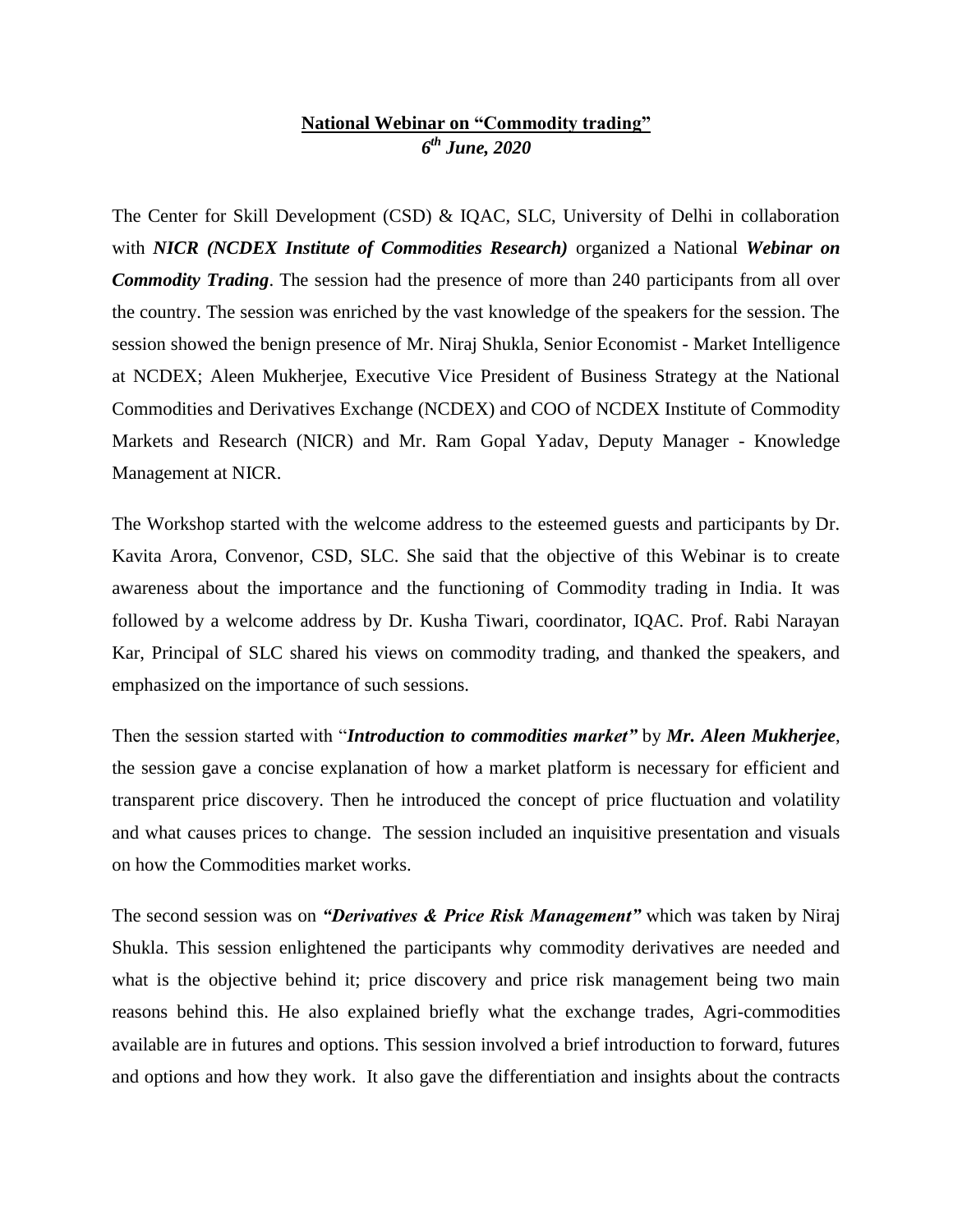on how they function. Then there was a practical session on various trading strategies that are used in commodity trading like Arbitrage, Hedging and short term trading.

The end of the session was taken up by *Mr. Ram Gopal Yadav* which talked about the *structure of NCDEX and its various subsidiary bodies*. He also introduced the various courses and career opportunities present with NCDEX. The session ended with taking up questions from the audience.

The valedictory session involved a vote of thanks by Dr. Kavita Arora to the participants and the speakers for making the E-Workshop a success. A note of gratitude was also presented by Prof. Rabi Narayan Kar.